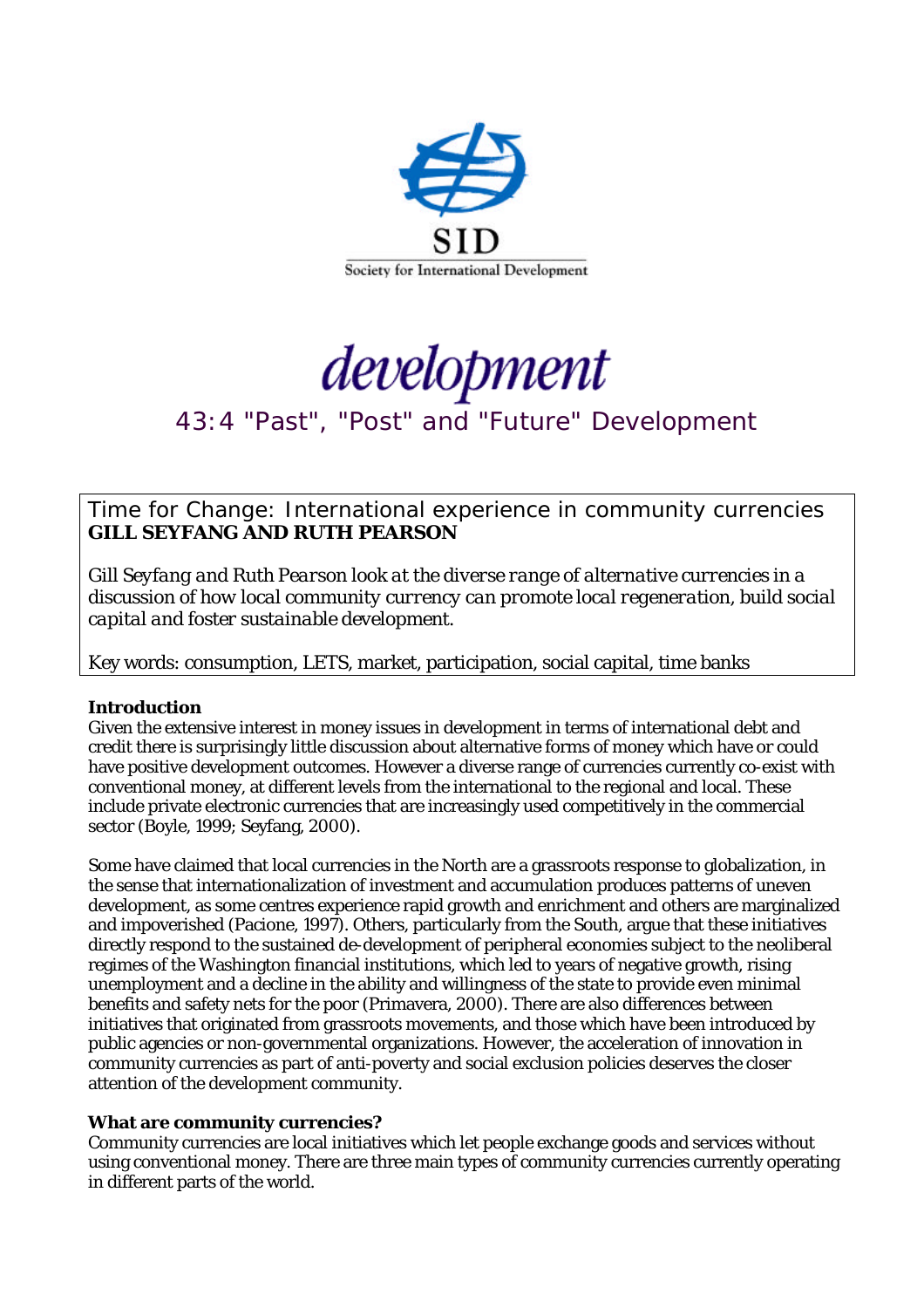## *Local Currencies*

The first are locally-issued notes or tokens, circulating freely among individuals and businesses in an area. A well-known example of this type is the 'Hours' system first developed in Ithaca, New York State, and now replicated in 20 cities across the USA with variants in other countries. The *hours* notes are utilized in the same way as national currencies to purchase goods and services in the locality. Participation is based purely on exchange, and is facilitated by a directory which lists businesses which accept *hours* in total or part payment for goods and services. Since the objective of these schemes is clearly local regeneration, *hours* have an exchange rate with the dollar (one *hour* =US\$10) and are utilized alongside of dollars in general trading. In technical terms this is a fiat currency whose liquidity and circulation is overseen by a management board --in Ithaca about 6,700 *hours* (US\$67,000) were in circulation by 1998, and the local multiplier effect is estimated to have generated ten times this amount of trade among local business each year (Boyle, 1999).

Fiat schemes such as Ithaca Hours follow a relatively long history in terms of local currencies which have historically been used in times of economic crisis the world over. For example after the First World War, local leaders of the German town of Worgl printed their own currency to fund public works, which became widely accepted throughout the town and circulated effectively as an exchange currency. Before other towns could follow their example, central government banned the idea to protect the interest of national banks. Similarly, in the USA during the depression, local token currencies emerged to keep local economies moving when national currency was scarce and unreliable (Douthwaite, 1996).

## *Community barter currencies*

The second type of community currency takes the form of purely notional credits and debits in a set of accounts which keeps score of trade in goods and services among members. They are a form of 'mutual credit', meaning that the currency is issued by individual users and is generated by the act of exchange itself. The best known community currencies in the North are of this type: LETS --or Local Exchange Trading Schemes-- have been widely adopted in the UK and Canada, with variants including SEL in France, and Green Dollar Exchanges in Australia and New Zealand. They emerged from the 'new economics' movement in the 1980s, and have grown and spread widely during the 1990s. Most LETS were started by individual volunteers, with strong commitments to social capital formation, as well as economic objectives, and many members share an ideological commitment to generating an alternative, 'green' economy (Croall, 1997).

LETS are local associations whose members list their offers and requests for goods and services in a directory and then exchange them at a price negotiated in units of local virtual currencies --such as 'Shells' in Kings Lynn or 'Concrete Cows' in Milton Keynes. Members contact each other privately to arrange trades, notifying a central record-keeper of debits and credits to their accounts. In this way people can access goods and services in exchange for offering their own skills and time, without requiring money in the form of official currency. The most recent estimates suggest there are about 350 LETS in the UK, with 30,000 members, each trading approximately £70-worth a year (Williams, 1996).

Though LETS are a financial tool which have been claimed to promote local economic regeneration (Douthwaite, 1996; Williams, 1996), they have remained small and marginal to the economic needs of most members, and have not been successful in spreading into deprived areas or attracting widespread participation from socially excluded groups or from businesses. This is partly a reflection of the non-economic objectives of most members and partly the result of the policy context in which these local currencies operate --namely relatively high levels of public spending and welfare support, and the threat of loss of state benefits for unemployed LETS participants (Seyfang, forthcoming). LETS therefore responds primarily to a desire to reconnect to community, and build personal contact and reciprocity into everyday social and economic relationships.

## *Volunteer service credits*

The third type of community currency considered here is service credits or time banks. As the name suggests these schemes take time as the alternative currency so that one Time Dollar (as they are known in the USA) is earned for each hour of service 'donated' to the scheme, from a whole range of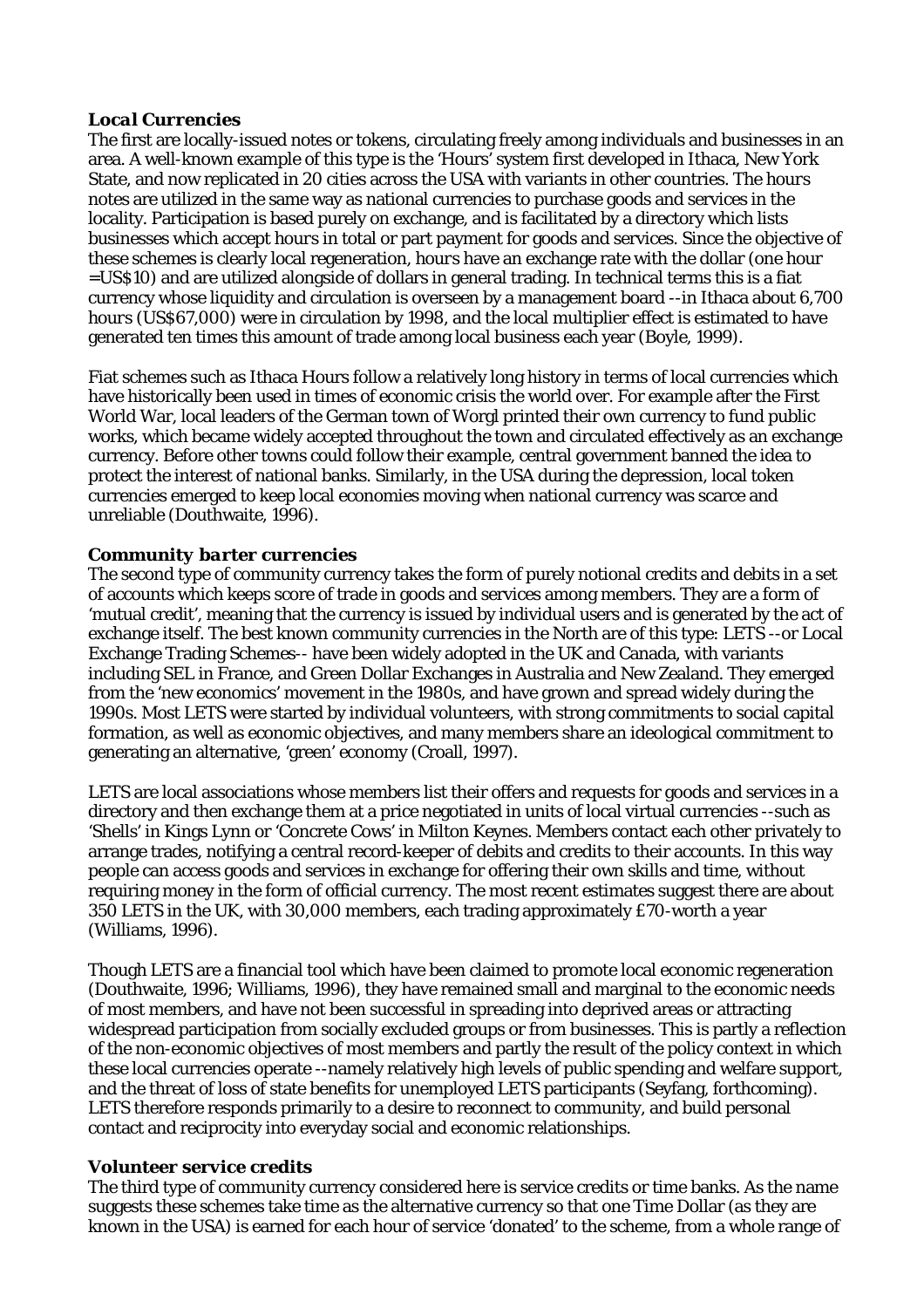activities --some social, some civic and some economic. These can be stored for future use, donated to other members, spent on other services available on the scheme, or increasingly, on practical goods such as food, refurbished computers or with mainstream businesses. Time banks coordinate the supply and demand for services from participating members and enterprises. They were developed in the USA in the mid 1980s as a social provisioning strategy initially aimed at facilitating appropriate services and activities to ensure the well-being of older people and contributing to their on-going independent living (Cahn and Rowe, 1992).

There are now about 200 time banks in the USA, some with thousands of members, and similar schemes in Germany, Sweden and Japan; they have recently spread to the UK where a dozen pilot initiatives are in place, centred on local government projects, health centres and schools (Boyle, 1999). These schemes value and reward community participation, and acknowledge the efforts of people on the margins of the conventional economy or people often defined as passive recipients rather than active agents, redefining them as providers of socially-useful services. Cahn (2000) talks about 'co-production', which emphasises the principle that members *trade* --contribute as well as consume-- services and that their input has a value and significance beyond the access to the services required.

Time banks in effect are volunteer currencies which facilitate bridging the gap between public and private sector provision. At the same time, like LETS, they seek to build social capital through faceto-face contact and mutual support. In the USA, public agencies have often taken over the financial support from private foundations which funded the original pilots because of the widespread direct and indirect benefits to a range of social groups marginalized by mainstream economic activity and social provision (Cahn, 2000). Time banks can also be run by informal community groups on a selfhelp basis without any public support.

## **Argentina's social currency: The Global Exchange Network**

The examples discussed above refer exclusively to initiatives in mature northern countries which are facing a range of problems associated with atomization of communities, degeneration of local economies, ageing populations, social exclusion and restructuring of welfare systems. However there are community currencies in the global South which blend elements of the different types of alternative currencies discussed above, and which have developed independently in response to the economic social and political situations in particular countries (Pearson, 2000).

An important example of this is the Global Exchange Network (translated literally from the Spanish as 'Global Network of Multi-Reciprocal Exchange Clubs'). This initiative, which began as a neighbourhood barter club in May 1995, organized by a group of sustainable development activists, now covers 15 of the 23 provinces in Argentina. It comprises 500 federated exchange systems, nearly a quarter of a million members, and an estimated turnover equivalent to one billion US dollars (Primavera, 2000:6).

The economic context for this extraordinary development was the result of changes in Argentina since the early 1980s, which have witnessed negative economic growth, endemic inflation, rapidly growing unemployment and the decimation of the structures and benefits of the welfare state. Initially the Global Exchange Network resembled a LETS scheme with transactions recorded centrally. The founding group then issued non-transferable bonds which were quickly transformed into transferable bonds, taking the form of a paper currency called 'Credits' (DeMeulenaere, 2000).

What is significant about this scheme is the rapid growth of participation, in terms of kinds of transactions, value of turnover and geographical reach. Based on neighbourhood groups each province issues its own currency that are exchangeable in other networks. Originally the trade was mainly in consumption goods --fruit and vegetables, cooked meals-- then clothing, textiles and handicrafts, but soon professional services including dentists, lawyers and doctors joined. Each local and provincial network runs a weekly market that also includes personal services such as hairdressing, tailoring massage etc. An important aspect of the Argentina model is the participation of people across class boundaries, and the explicit organizing principle of reciprocity,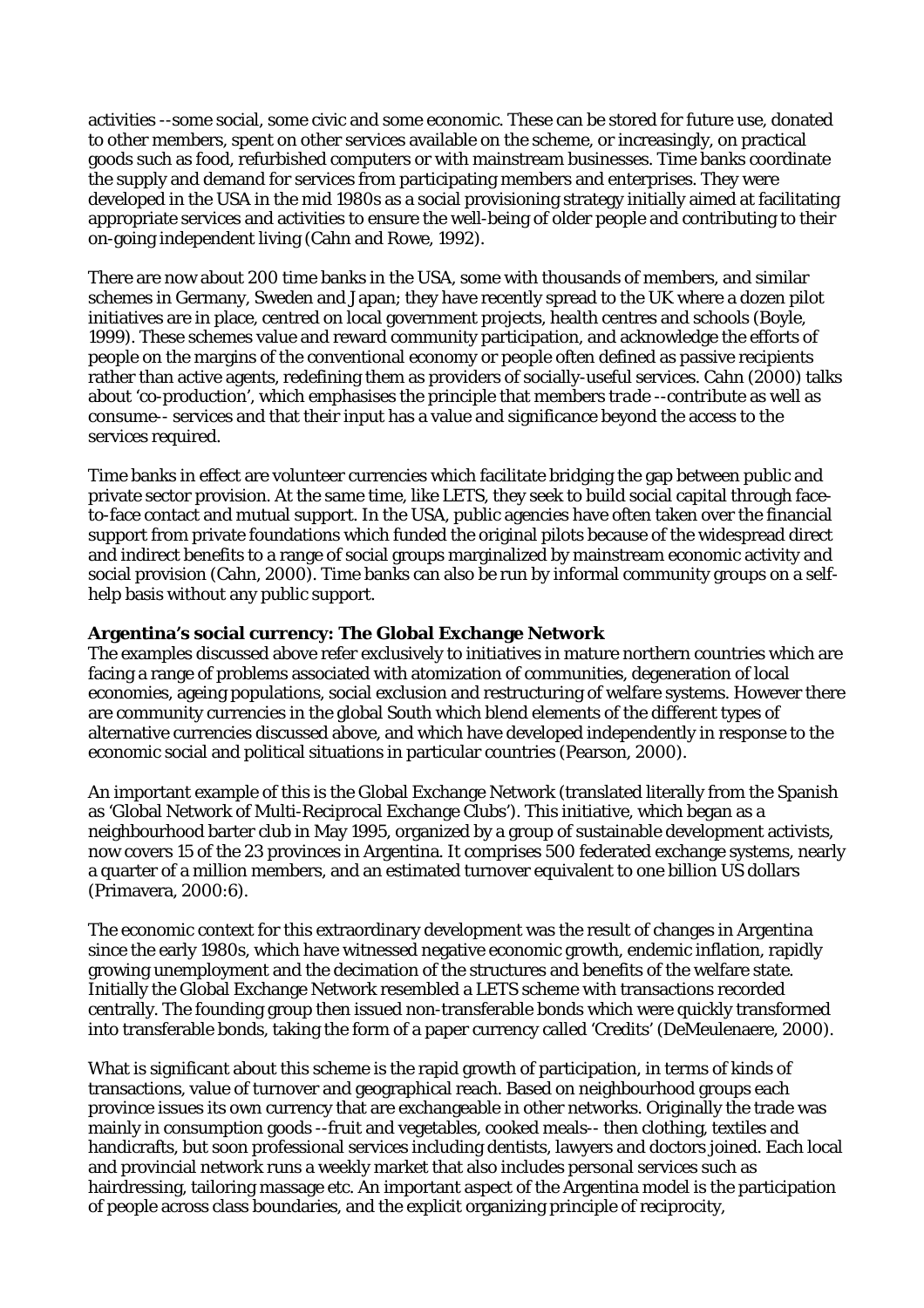institutionalized by the insistence that all members are 'prosumidores' --both producers and consumers, echoing Cahn's concept of 'co-production'.

In a situation of increasing impoverishment, researchers estimate that household consumption can be increased by up to US\$600 a month, an important sum given that the annual minimum wage was US\$300 in 2000 (Primavera, 2000:6).

## **Outcomes of community currencies**

There are a number of other similar initiatives in developing countries, including schemes in Thailand, Mexico Senegal, Peru, Brazil and El Salvador (see <http://ccdev.lets.net>). These reflect a series of common concerns and objectives that are similar to those in the North. Firstly they are economic: to respond to situations of market failure or economic exclusion, by circumventing the problems in conventional money-based market systems which have seen money being systematically withdrawn from peripheral localities and regions for investment elsewhere, leaving a shortage of local liquidity and a lack of effective demand for local goods and services.

Secondly is the building of trust and social capital, fostering mutually supportive community networks, through interpersonal transactions and face-to-face contact which many people feel is missing from conventional economic relations and society.

And thirdly community currencies can reinvent --or restructure-- the market, rewarding and valuing services and skills that are not recognised by the market economy, such as caring socially reproductive services, as well as the labour of the unemployed for whom the market currently has no demand.

Lastly, but importantly, such initiatives promote local self-reliance in terms of building up a locally provisioned economy, rather than relying on imported and transported inputs and commodities, which is central to visions of more environmentally sustainable ways of living and working (Douthwaite 1996; Seyfang 2000).

Community currencies can be an effective tool for meeting social and economic development objectives, but it important to learn from the development of different initiatives and recognize the importance of adaptation to specific local contexts, in both North and South. However, in spite of variations in history and context, the current wave of enthusiasm for community currencies is motivated by commitment to sustainable development and the construction of local economies based on social justice and inter-dependency.

## **References**

Douthwaite, R. (1996) *Short Circuit: Strengthening local economies for security in an unstable world,* Green Books: Totnes.

Boyle, D. (1999) *Virtual Currencies: Growth prospects for the new millennium*, Financial Times Finance Management Report, Financial Times Business, London.

Cahn, E. and J. Rowe (1992) *Time Dollars*. Rodale Press, Emmaus.

Cahn, E. (2000) *No More Throwaway People: The Co-Production Imperative*. Essential Books, Washington.

Croall, J. (1997) *LETS Act Locally: The Growth of Local Exchange Trading Systems*. Calouste Gulbenkian Foundation, London.

DeMeuleneure, S. (2000) 'Reinventing the Market: Alternative Currencies and Community Development in Argentina', *International Journal of Community Currency Research* Vol. 4 http://www.geog.le.ac.uk/ijccr/.

Pacione, M. (1997) 'Local Exchange Trading Systems as a Response to the Globalisation of Capitalism', *Urban Studies* Vol. 34 No. 8 pp. 1179-1199.